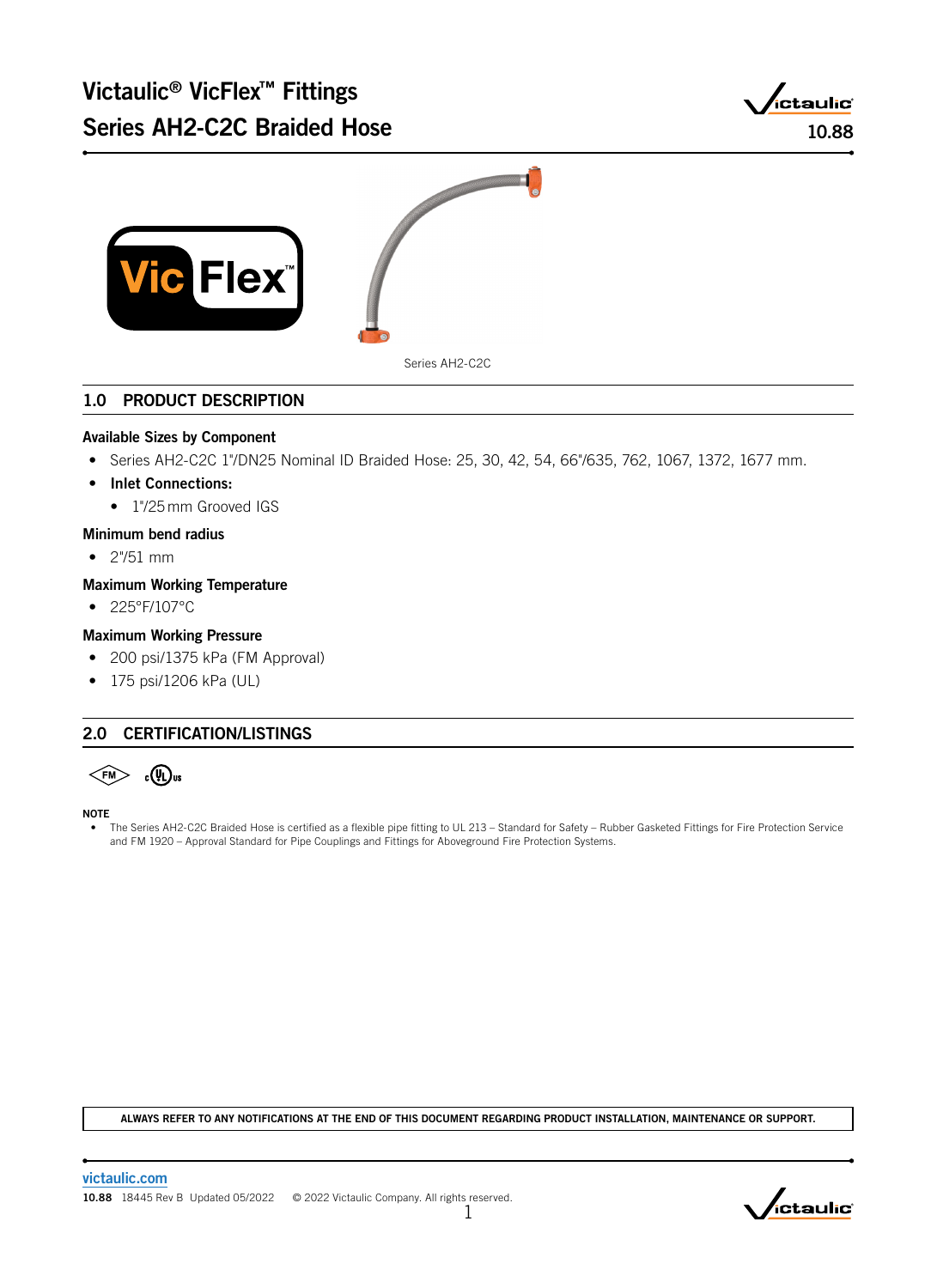# 3.0 SPECIFICATIONS – MATERIAL

# Series AH2-C2C

**Flexible Hose:** 300-series Stainless Steel

Collar/Weld Fitting: 300-series Stainless Steel

Gasket Seal: Victaulic EPDM

Isolation Ring: Nylon

**Coupling Retainer Ring: Polyethylene** 

Nut and Nipple: Carbon Steel, Zinc Plated

Housing: Ductile iron conforming to ASTM A 536, Grade 65-45-12. Ductile iron conforming to ASTM A 395, Grade 65-45-15, is available upon special request.

### Coupling Housing Coating:

- Orange enamel (North America, Asia Pacific).
- Red enamel (Europe).
- Hot dipped galvanized.

Gasket:<sup>1</sup>

- Grade "E" EPDM (Type A) Vic-Plus™ Pre-lubricated Gasket EPDM (Violet Color Code). Applicable for wet and dry (oil-free air) fire protection systems only. Listed/Approved for continuous use in wet and dry systems. Listed/Approved for dry systems at -40°F/-40°C and above. NOT COMPATIBLE FOR USE WITH HOT WATER SERVICES OR STEAM SERVICES.
- Services listed are General Service Guidelines only. It should be noted that there are services for which these gaskets are not compatible. Reference should always be made to the latest [Victaulic Gasket Selection Guide](http://static.victaulic.com/assets/uploads/literature/05.01.pdf) for specific gasket service guidelines and for a listing of services which are not compatible.
- Bolts/Nut: Zinc electroplated carbon steel, trackhead meeting the physical and chemical requirements of ASTM A 449 and physical requirements of ASTM A 183.

Linkage: CrMo Alloy Steel zinc electroplated per ASTM B633 Zn/Fe 5, Type III Finish

10.88 18445 Rev B Updated 05/2022 © 2022 Victaulic Company. All rights reserved.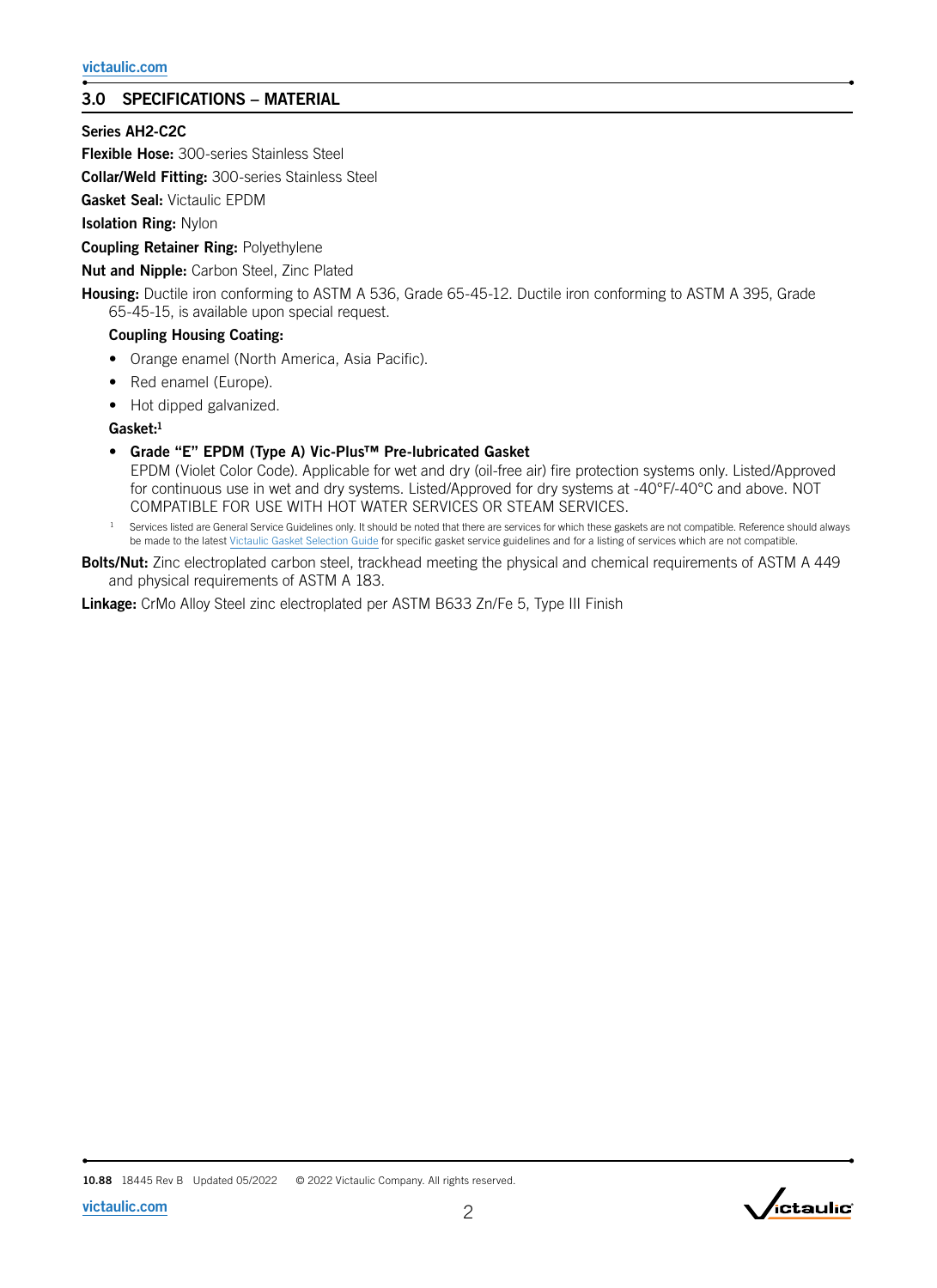# 4.0 DIMENSIONS

### Series AH2-C2C Braided Hose



# 5.0 PERFORMANCE – FRICTON LOSS DATA

1677

### Series AH2-C2C Braided Hoses Equivalent Length Design Guide

| Actual Length |                  | 1 Bend | 2 Bends | 3 Bends | 4 Bends | 5 Bends | 6 Bends | 7 Bends                  | 8 Bends |
|---------------|------------------|--------|---------|---------|---------|---------|---------|--------------------------|---------|
| inches        |                  | feet   | feet    | feet    | feet    | feet    | feet    | feet                     | feet    |
| mm            | <b>Max Bends</b> | meters | meters  | meters  | meters  | meters  | meters  | meters                   | meters  |
| 25            | 4                | 12.0   | 14.0    | 16.0    | 18.0    |         |         | $\overline{\phantom{0}}$ |         |
| 635           |                  | 3.7    | 4.3     | 4.9     | 5.5     |         |         |                          |         |
| 30            | 4                | 16.0   | 18.0    | 20.0    | 22.0    |         |         |                          |         |
| 765           |                  | 4.9    | 5.5     | 6.1     | 6.7     |         |         |                          |         |
| 42            | 6                | 20.0   | 23.0    | 25.0    | 27.0    | 30.0    | 33.0    |                          |         |
| 1070          |                  | 6.1    | 7.0     | 7.6     | 8.2     | 9.1     | 10.1    |                          |         |
| 54            | 6                | 23.0   | 25.0    | 27.0    | 30.0    | 32.0    | 35.0    |                          |         |
| 1375          |                  | 7.0    | 7.6     | 8.2     | 9.1     | 9.8     | 10.7    |                          |         |
| 66            | 8                | 27.0   | 29.0    | 31.0    | 34.0    | 37.0    | 40.0    | 44.0                     | 48.0    |
| 1680          |                  | 8.2    | 8.8     | 9.4     | 10.4    | 11.3    | 12.2    | 13.4                     | 14.6    |

#### Installation Reference

- 1. Bend hose to the desired angle and do not exceed the minimum bend radius.
- 2. Install grooved coupling per the published installation instructions.
- 3. Additional restraints may be required to prevent excess movement.
- 4. Hose shall not be subjected to tension or compression

10.88 18445 Rev B Updated 05/2022 © 2022 Victaulic Company. All rights reserved.